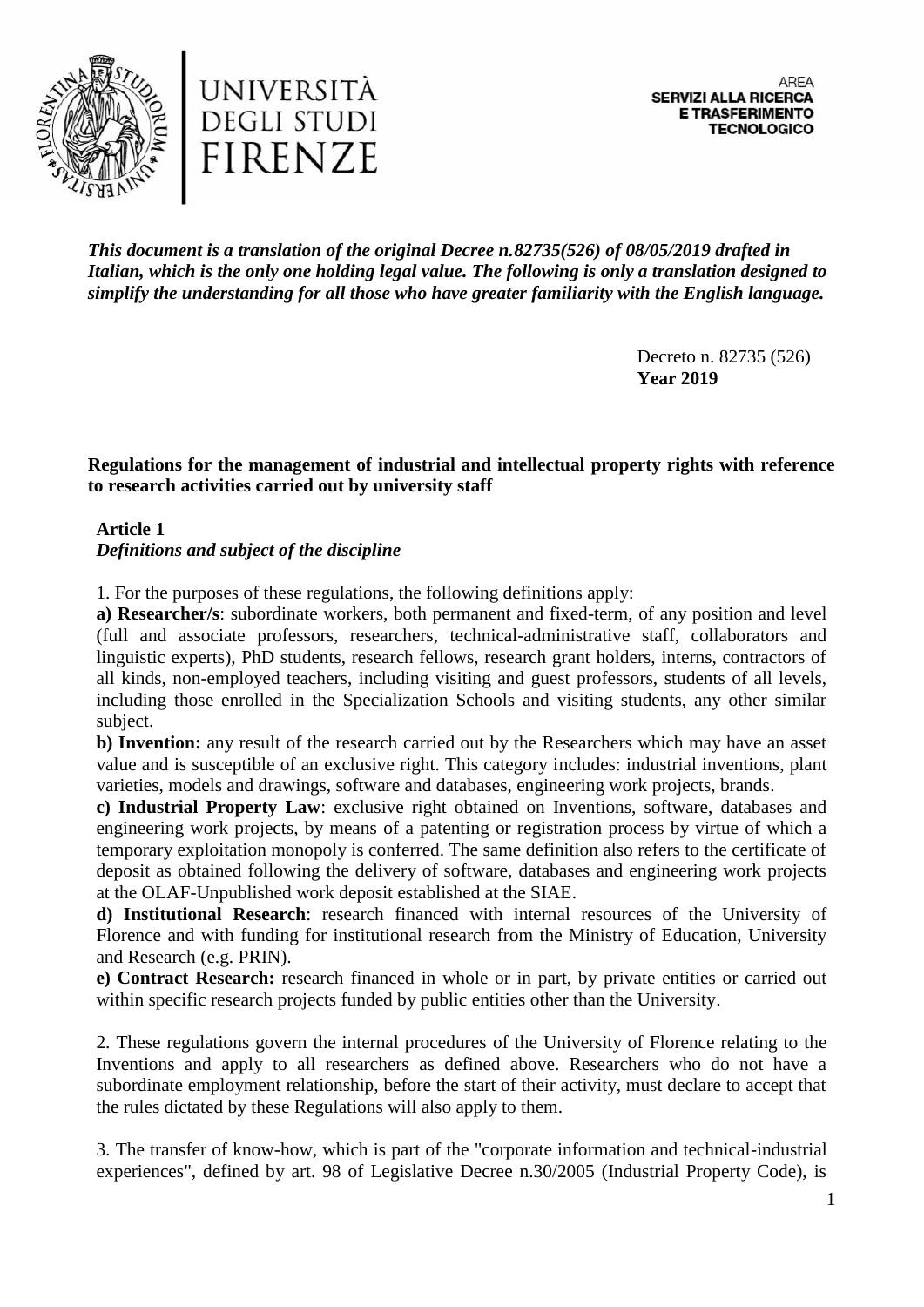



regulated within the "Regulation on the Conduct of research or teaching activities commissioned by public and private subjects" of the University of Florence.

4. The inventions achieved, during or following research activities, also by making use of equipment and/or structures belonging to the University and of funding and or economic resources administered by it, including the inventions for which the transfer referred to in art.4 is made, within two years from when the Researcher has ceased their relationship established with the University, in whichever capacity.

# **Article 2**

## *Rights and duties of University Researchers with regard to Inventions achieved in the context of Institutional Research*

1. The Industrial Property Right consequent to the Institutional Research activity conducted by a Researcher belongs to the Researcher themselves.

2. The Researcher retains all the faculties of exploitation of the Industrial Property Law, including that of filing any requests for protection or registration in their own name, assuming all expenses, taxes and charges in general, relating to the Law and its maintenance. If the invention is achieved through the contribution of multiple researchers, the industrial property right is attributed to all in equal parts, unless otherwise agreed.

3. For patentable inventions only, the Researcher must notify the University within 30 days of submitting the patent application. If the industrial invention is achieved through the contribution of multiple researchers, the communication must be signed by all interested parties.

4. The Researcher has the duty to communicate to the University the type of commercial operation, executed for a fee or free of charge, carried out in relation to the patentable inventions of which they are the author and the content of the concluded negotiating documents. In the event that the Researcher obtains proceeds from the exploitation of the patent, in particular from the sale or licensing of the same, the University is entitled to 40% of the aforementioned proceeds, distributed as a percentage according to the provisions of the following art. 7 paragraph 2, once all expenses incurred by the Researcher for the protection of the industrial invention and for its maintenance are subtracted.

5. In the event that the Researcher transfers the Invention free of charge, the rights of the University as per the previous paragraph remain unaffected. The Researcher is required to make the transferee aware of the existence of these rights.

6. If, at the end of the 5 years from the achievement of the Industrial Property Right, the Researcher has not started its commercial exploitation, they must notify the University which automatically acquires a free, non-exclusive, right to exploit the Invention and the property rights connected to it, or it may decide to have them exploited by third parties, except for the right of the Researcher to be recognized as the author.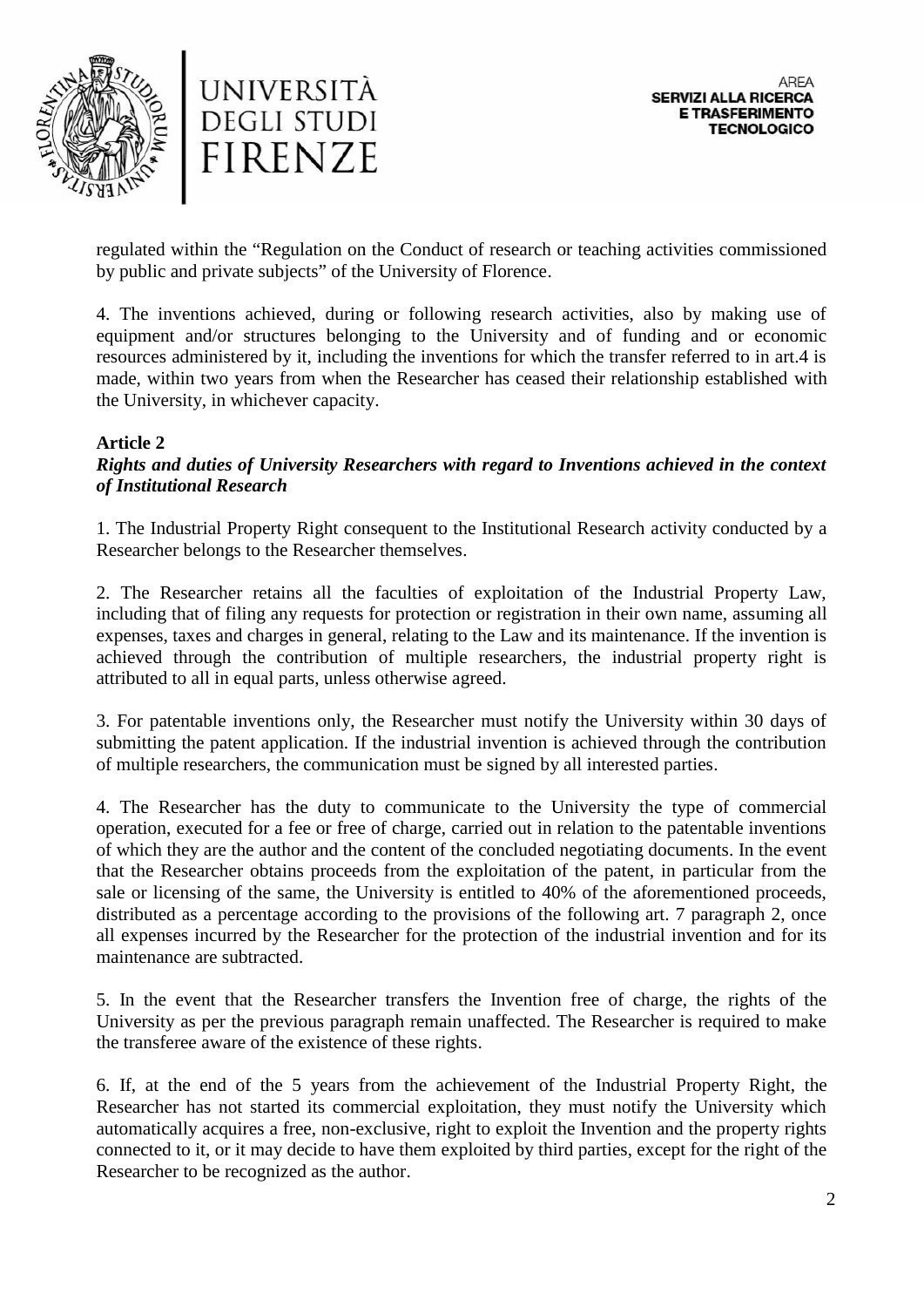



#### **Article 3** *Inventions made as part of the Contract Research activity*

1. In the event of Contract Research, the Industrial Property Right thereby obtained is the property of the University which remains the owner of any rights deriving from Inventions obtained with the contribution of its Researchers pursuant to paragraph 5 of art. 65 of the Industrial Property Code (D. Lgs. n. 30/2005).

2. The property rights deriving from the Invention, which are due to the University and to the sponsor, are defined by the same parties by negotiation if not already regulated in the contract governing the research project, according to the provisions of the "Regulations for carrying out research or teaching activities commissioned by public and private entities."

3. The Researcher must communicate to the President of the University the achievement of the patentable result by providing a brief description of the Invention. The University can proceed with the filing in its name, bearing the related costs, without prejudice to the exclusive right of the Researcher themselves to be recognized as the author.

4. The proceeds deriving from the economic exploitation of the Industrial Property Right relating to the quota pertaining to the University are distributed according to what is established in the following art.7.

# **Article 4**

### *Transfer of the invention copyright to the University*

1. The Researcher can offer to the University at any time the rights referred to in art. 2 para. 1, ensuring that they are the only inventor/author and/or that they can freely dispose of this right, by proposing to the University to acquire ownership.

If the invention is achieved through the contribution of multiple researchers, a communication signed by all must be sent, with a clear indication of the contribution of each team member.

2. If Inventions are obtained with the participation of subjects external to the University of Florence where the case is not already regulated by a prior agreement, the University must obtain written communication from these subjects aimed at demonstrating the full availability of the right with respect to the entities they are affiliated to.

3. The Board of Directors decides whether or not to accept the offer, evaluating its economic convenience, also on the basis of the opinions and assessments of the Commission pursuant to art.5. If the University decides not to accept the offer of the Invention, the Researcher is no longer subject to the obligations deriving from paragraph 4 of art.2.

4. In the event that the Researcher offers the University an Industrial Property Right filed in their name and the University decides not to accept the offer, the obligations for the Researcher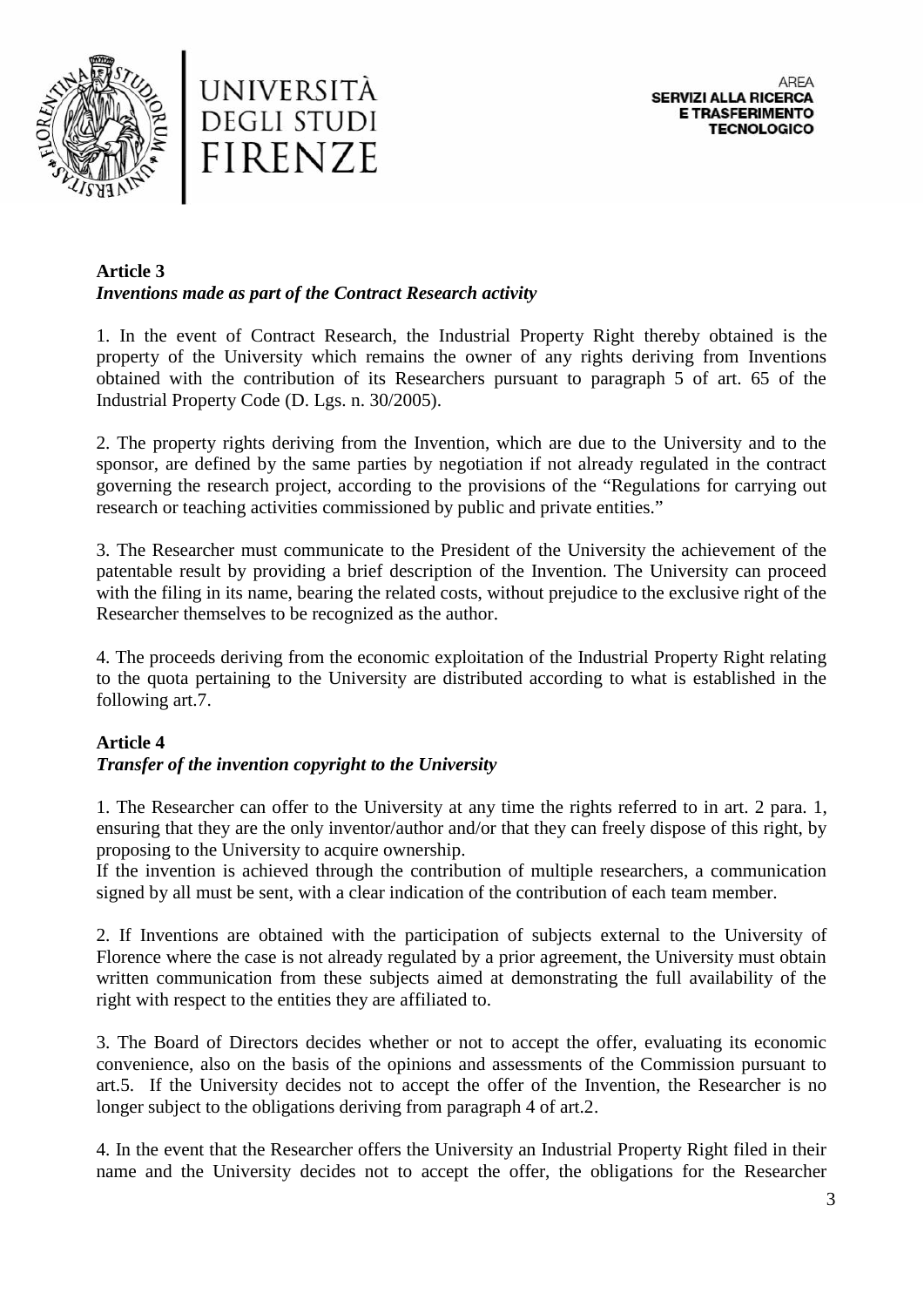



provided for in paragraph 4 of Article 2 will still remain.

# **Article 5**

# *University Commission for Industrial and Intellectual Property*

1. A University Commission for Industrial and Intellectual Property has been established. It is made up of no fewer than three and no more than five members, including the President. The members and the President of the Commission are appointed by the President of the University, remain in office for 4 academic years and can only be confirmed once. The President of CsaVRI participates in the work of the Commission. The Commission can be integrated by an expert in the reference sector of the particular invention being evaluated. The expert is chosen by the Commission and will participate without voting rights. The Commission is chaired by the President, who summons it, either via traditional mail or via email. A technical/administrative staff from the competent Administration Office also participates in the Commission as the minute-taking Secretary. Minutes are drawn up for each session of the Commission, signed by the President and the Secretary. Commission decisions are taken by a majority of those present. In the event of a tie, the President has the casting vote. The deliberations of the Commission must be made within 30 days from the date of receipt of the request, or, in case of urgency documented by the applicant, within 10 working days.

2. The Commission shall express its opinion on the following:

- a) requests for the acquisition of Industrial Property Rights in the exclusive name of the University and in co-ownership;
- b) Industrial Property agreements related to joint research projects or contracts or research activity agreements commissioned by third parties, both for the benefit of the University and of the administrative units that manage or intend to manage such research;
- c) abandonment of the entire patent family;
- d) acquisition of patent applications/patents already granted/other forms of Industrial Property Law that are offered to the University.

The Commission takes decisions on:

a) extension of Industrial Property Rights;

b) maintenance of Industrial Property Rights;

c) financing the procedures referred to in the previous points;

d) management and promotion of the inventions protected by the University, including negotiation of the conditions of license of the University's Industrial Property Rights.

The Commission has the right to carry out checks on the correct application of these Regulations.

3. The Commission can hear the proposing Researcher before formulating its opinion and can make use of all the resources made available by the University or by subjects appointed by the University for obtaining information useful for the decision about the opportunity to protect the Invention.

# **Article 6**

*Management of procedures relating to the establishment of Industrial Property Rights owned*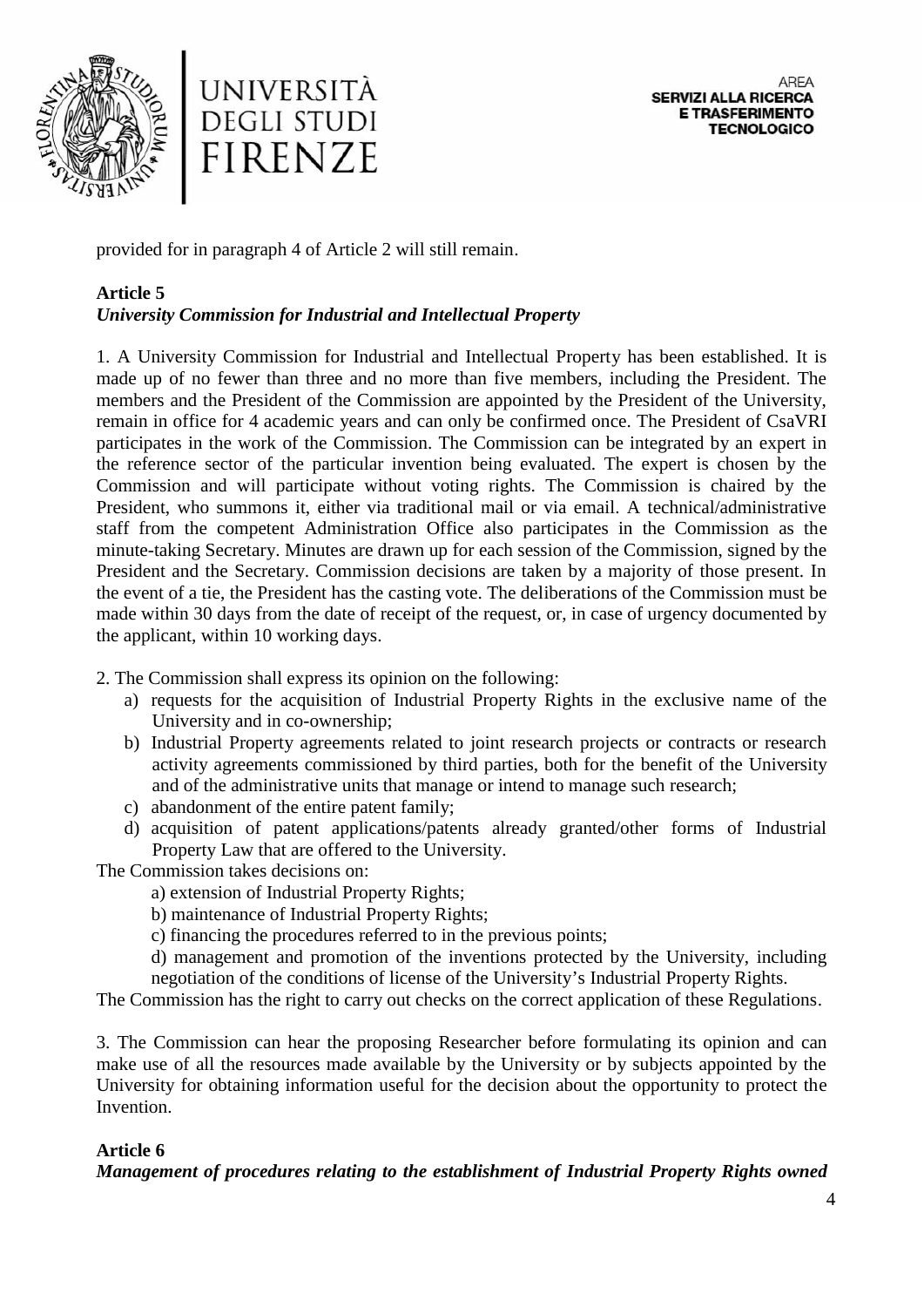



### *by the University*

1. The University, through the competent Administration Office shall:

a) offer Researchers advice and support in managing the procedures for the attainment of Industrial Property Rights;

b) collaborate with the Researchers, in agreement with other University bodies responsible for Technology Transfer, to promote intellectual and industrial property by providing support, directly or through experts from within or outside the University, for the assessment of the requirements to attain Industrial Property Rights and for the potential for commercial use of those same Rights.

c) collaborate with researchers in relation to technical and scientific issues relating to the invention, the definition of practices relating to the procedural stages, the maintenance and promotion of industrial property law.

2. In the event of acceptance of the offer received by the Researcher to transfer to the University their rights on an Invention, the University, following the opinion of the Commission referred to in Article 5, approves the first filing/registration.

The University decides after the first filing or the first registration, on the basis of both the funds available and the prospects for the promotion of the Industrial Property Right, on the costs incurred for the maintenance and continuation of the patent and related registration process.

3. If the University decides to suspend the retention of the Industrial Property Right in its possession or to suspend the territorial extension procedure, it must communicate, in due time, and in any case before the Right expires, such decision to the Researcher, making it fully available for assignment free of charge of the Right to the inventor or to another person indicated by the latter. The inventor or other designated person may be charged with the costs of the registration and relative transcription of the deed of sale.

4. The University endeavors to promote the Industrial Property Rights it owns, in order to derive the best results in terms of socio-economic impact from their exploitation, through the stipulation of agreements with third parties concerning the transfer of the Right of Industrial Property, i.e. its exclusive or non-exclusive assignment under license, or the assignment of the right to the patent/registration application.

# **Article 7**

# *Breakdown of proceeds resulting from the University's exploitation of Industrial Property Rights*

1. Pursuant to the previous art. 3 and 4, the proceeds from the sale or license of the University's Industrial Property Rights, minus the costs incurred for the establishment of the aforementioned and for the maintenance of the ownership title, are divided as follows: 50% to the University and 50% to the Researcher. In the case of multiple Researchers, their 50% share is distributed in equal parts, unless a different breakdown is established before the start of the procedures for establishing the patent.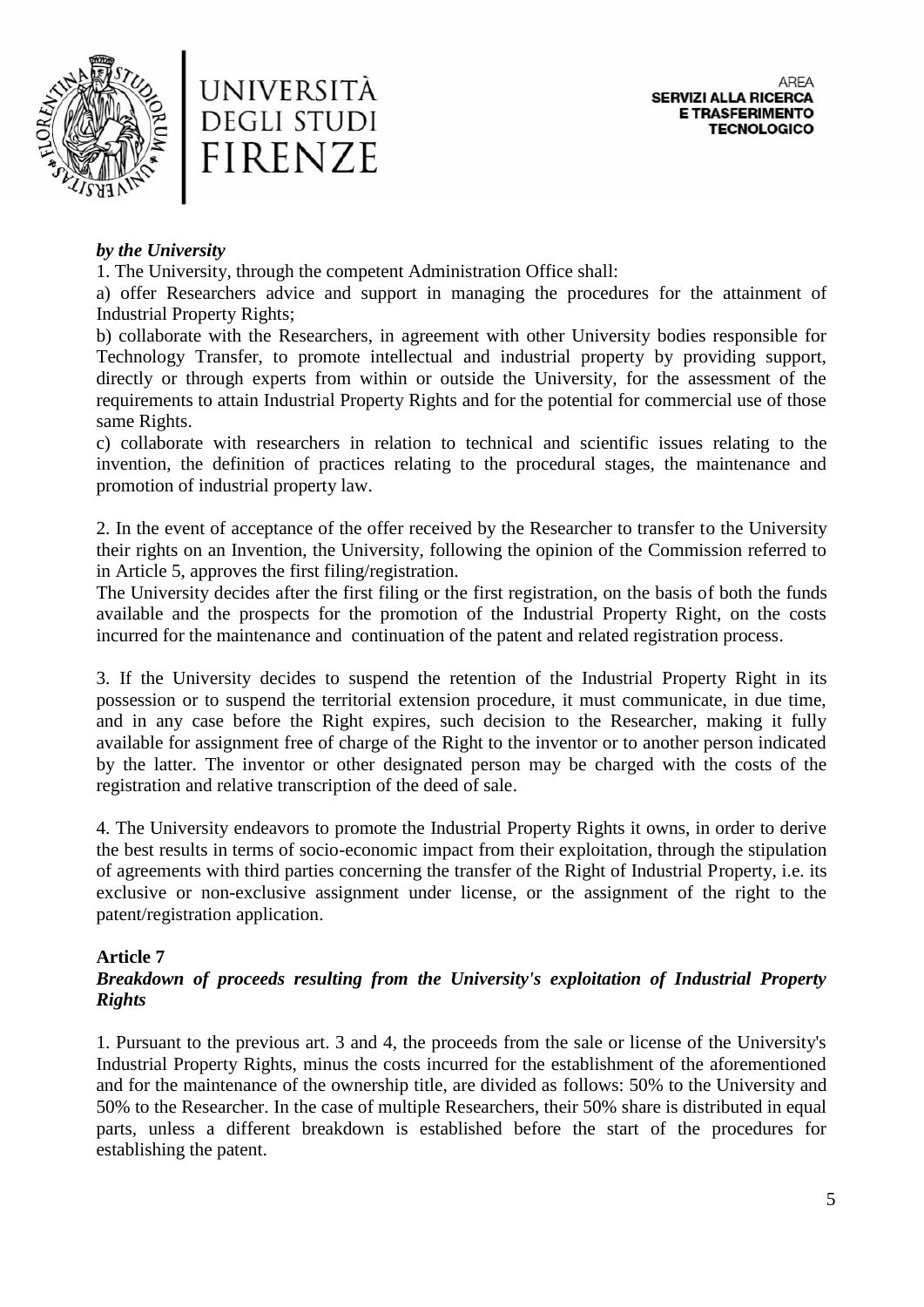



2. The net proceeds of the University deriving from the exploitation of its Rights are used as follows:

- a) for the benefit of the research budget of the Researcher's structure(s) of affiliation;
- b) to feed the budget for the registration of Industrial Property Rights and for the activities of the competent Administration Office at CsaVRI;
- c) for the benefit of the general budget of the University.

The distribution criteria are approved annually by the Board of Directors, upon proposal by the Commission pursuant to art.5. As a norm, it is provided that an amount of not less than 40% of proceeds will go to towards the research budget of the structure of affiliation of the Researcher.

# **Article 8**

### *Inventions made by subjects belonging to entities other than the University of Florence*

1. Pursuant to the previous art. 4, if Inventions are obtained with the participation of subjects external to the University of Florence, if case is not already regulated by a prior agreement, the inventors must promptly notify in writing the respective bodies, in order to allow them to reach an agreement on the ownership and management of the results achieved.

2. The share of costs for obtaining the Industrial Property Right and the share of any proceeds deriving from the exploitation of the Invention are distributed among the owners based on the percentage of ownership held.

# **Article 9** *Confidentiality*

1. The Researcher and any other person who has collaborated in research activities subject to protection, the members of the University Commission for Industrial and Intellectual Property, all University staff, and external consultants and collaborators in any capacity are obliged to observe the utmost confidentiality, including the prohibition of any form of publication and external dissemination of any matter regarding the Invention for which protection is sought, until the moment in which the patent application has been filed or any other form of Industrial Property Right has been asserted.

2. On occasions of contact with subjects external to the University of Florence, even prior to the start of research activities, which presuppose the communication of know-how, the Researcher is required to make use of confidentiality agreements.

3. In order to allow the student/doctoral candidate to obtain the qualification before filing/registration, appropriate precautions may be provided to exclude the disclosure of the Invention.